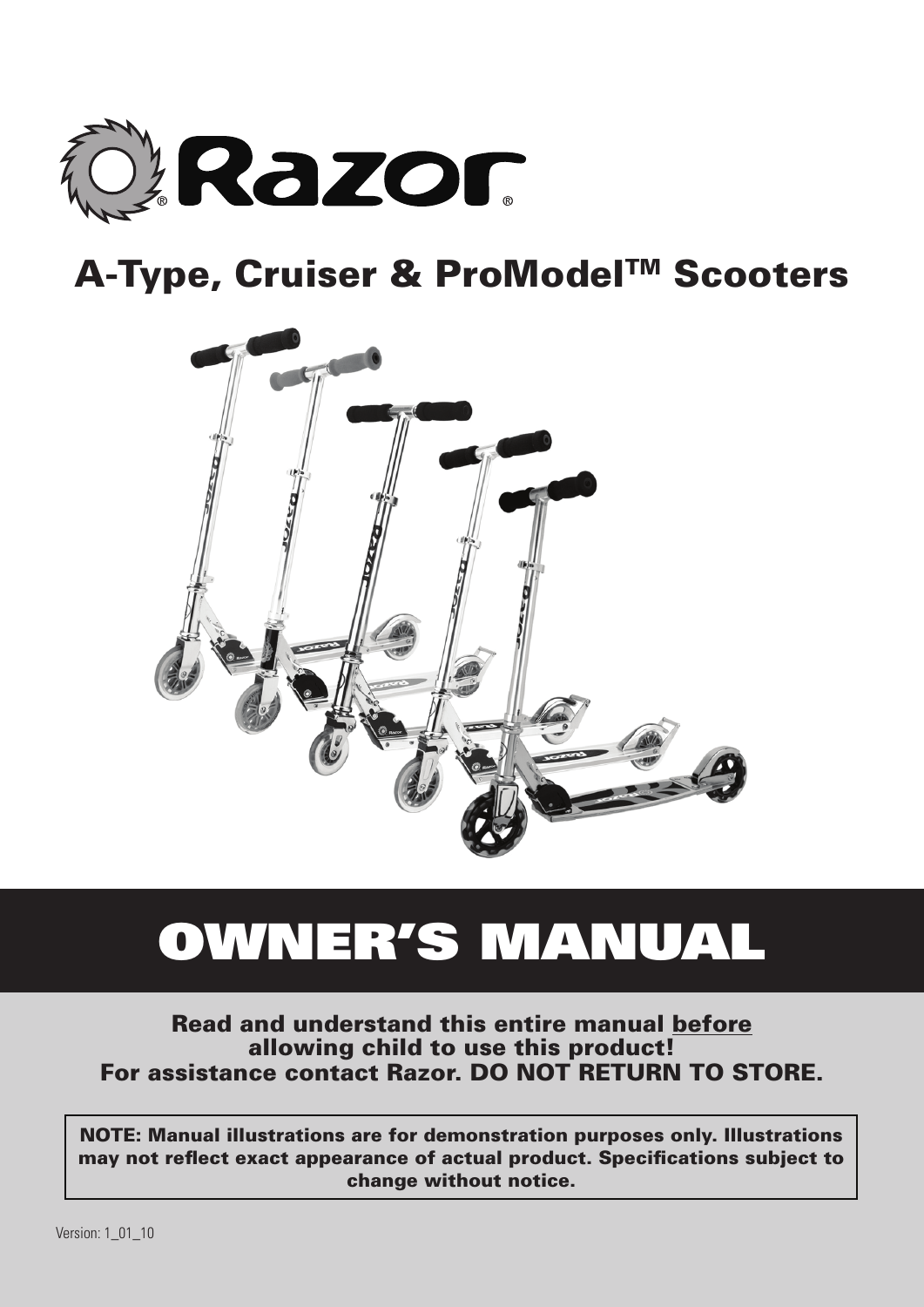# **CONTENTS**

| Set up and usage instructions (all models)3 |  |
|---------------------------------------------|--|

# Safety Warnings

**AN IMPORTANT MESSAGE TO PARENTS:** This manual contains important information. For your child's safety, it is your responsibility to review this information with your child and make sure that your child understands all warnings, cautions, instructions and safety topics. Razor USA recommends that you periodically review and reinforce the information in this manual with younger riders and that you are required to inspect and maintain your child's scooter to insure their safety.

**AL GENERAL WARNING:** Scooter riding can be a hazardous activity. Scooters can, and are intended to move and it is therefore possible to get into dangerous situations and/or lose control and/or fall. If such things occur you can be seriously injured or die. LIKE ANY OTHER MOVING PRODUCT, USING A SCOOTER CAN BE A DANGEROUS ACTIVITY AND MAY RESULT IN INJURY OR DEATH EVEN WHEN USED WITH PROPER SAFETY PRECAUTIONS. USE AT YOUR OWN RISK AND USE COMMON SENSE.

- Always wear safety equipment such as helmet, knee pads and elbow pads. Always wear a helmet when riding your scooter and keep the chinstrap securely buckled.
- Always wear shoes.
- Ride on smooth, paved surfaces away from motor vehicles.
- Avoid sharp bumps, drainage grates, and sudden surface changes. Scooter may suddenly stop.
- Avoid streets and surfaces with water, sand, gravel, dirt, leaves, and other debris. Wet weather impairs traction, braking, and visibility.
- Do not ride at night.
- Brake will get hot from continuous use. Do not touch after braking.
- Avoid excessive speed associated with downhill rides.
- Adults must assist children in the initial adjustment procedures to unfold scooter, adjust handlebar and steering to height, and finally to fold scooter.
- Obey all local traffic and scootering laws and regulations.
- Watch out for pedestrians.
- Do not exceed 143 pounds (65 kilograms) total weight on the A, A2, A3, AW scooters. 220 pounds (100 kilograms) on the Pro Model and 175 pounds (79 kilograms) on the Cruiser scooter.
- Do not allow children under age five (5) to use the scooter. Pro Model scooters are for children ages six (6) and above. Children under age eight (8) should ride with adult supervision at all times. All children and preteens should ride with adult guidance at all times.
- Rider weight does not necessarily mean a child's size is appropriate to fit or maintain control of the scooter.
- A parent's decision to allow his or her child to ride this product should be based on the child's maturity, skill and ability.

#### **ACCEPTABLE RIDING PRACTICES AND CONDITIONS**

Direct parental supervision is required. Scooters are meant to be used only in controlled environments free of potential traffic hazards and not on public streets. Do not allow your child to ride a scooter in any areas where vehicle traffic is present. Child must maintain a hold on the handlebars at all times. Never allow more than one child at a time to ride a scooter. Never use near steps, sloped driveways, hills, roadways, alleys or swimming pool areas. Keep fingers and other body parts away from the product when folding or unfolding. Adults must not allow children to assist in folding or unfolding the scooter.

Do not ride a scooter in wet weather. Scooters are intended for use on solid, flat, clean and dry surfaces such as payement or level ground without loose debris such as rocks or gravel. Wet, slick or uneven and rough surfaces may impair traction and contribute to possible accidents. Do not ride a scooter in mud, ice, puddles or water. Avoid excessive speeds that can be associated with downhill rides. Never risk damaging surfaces such as carpet or flooring by use of a scooter indoors. Do not ride at night or when visibility is impaired.

#### **PROPER RIDING ATTIRE**

Always ensure child is wearing proper protective equipment such as an approved safety helmet. A helmet may be legally required by local law or regulation in your area. A child should always wear shoes, never ride barefooted or in sandals, and keep shoelaces tied and out of the way of the wheels.

FAILURE TO USE COMMON SENSE AND HEED THE ABOVE WARNINGS FURTHER INCREASES RISK OF SERIOUS INJURY. USE AT YOUR OWN RISK AND WITH APPROPRIATE AND SERIOUS ATTENTION TO SAFE OPERATION. USE CAUTION.

| WARNING: ALWAYS INSPECT SCOOTER PRIOR TO RIDING. Properly                     |
|-------------------------------------------------------------------------------|
| inspecting and maintaining your scooter can reduce the risk of injury. Always |
| inspect your scooter before riding and regularly maintain it.                 |

**WARNING:** CHECK LOCAL LAWS REGARDING SCOOTER USE. Check local laws and regulations to see where and how you may use your Razor scooter legally. In many states and local areas scooter riders are required BY LAW to wear a helmet. Check local laws and regulations regarding laws governing helmet use and scooter operation in your area.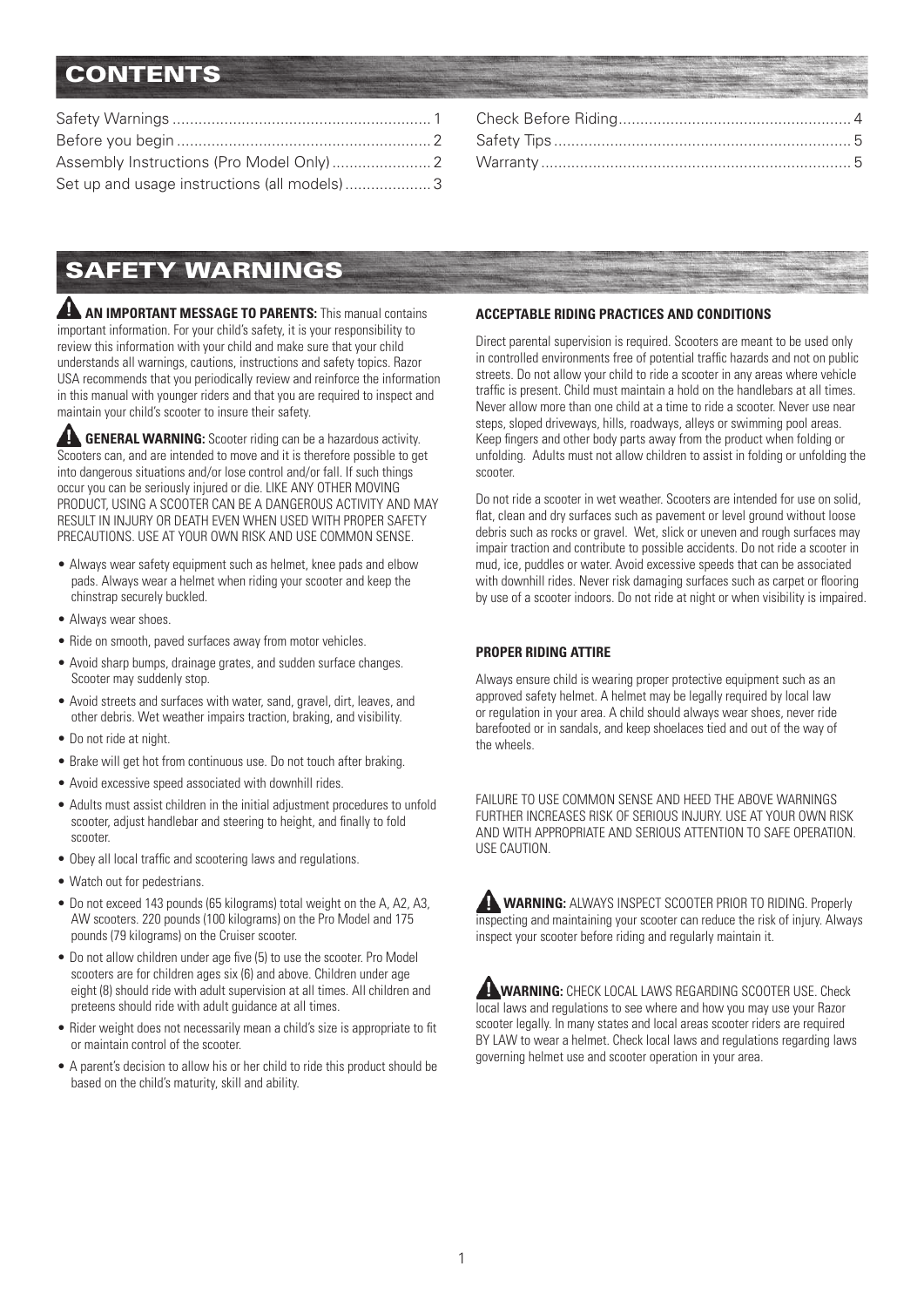# Before You Begin

Remove contents from box. Inspect the contents of the box for scratches in the paint and/or dents that may have occurred during shipping. Because your scooter was assembled and packed at the factory, there should not be any problems, even if the box has a few



**A WARNING: DO** NOT USE NON-RAZOR PRODUCTS WITH YOUR SCOOTER.

Razor scooters have been built to certain Razor design specifications. The original equipment supplied at the time of sale was selected on the basis of its compatibility with the frame, fork and all other parts. Certain aftermarket products may or may not be compatible.

#### □ Required Tools



## ASSEMBLY INSTRUCTIONS (PRO MODEL™ ONLY)



1 Loosen the collar clamp and slide it upward. With a clock-wise twisting motion, push and "thread" the extension tube onto the fork until it bottoms out on the fork headset lock nut.



2 With the front wheel pointed straight ahead and the handlebars square to the front wheel, tighten the clamp as shown. Tighten securely.

**AM WARNING:** Failure to properly install and tighten the collar clamp may cause the rider to lose control and fall. If you do not understand these instructions or the concept of "tighten securely" seek the assistance of a qualified mechanic.

Need Help? Visit our web site for replacement parts, product support and a list of authorized service centers at www.razor.com or call toll-free at 866-467-2967 Monday - Friday 8:00 AM - 5:00 PM Pacific Time.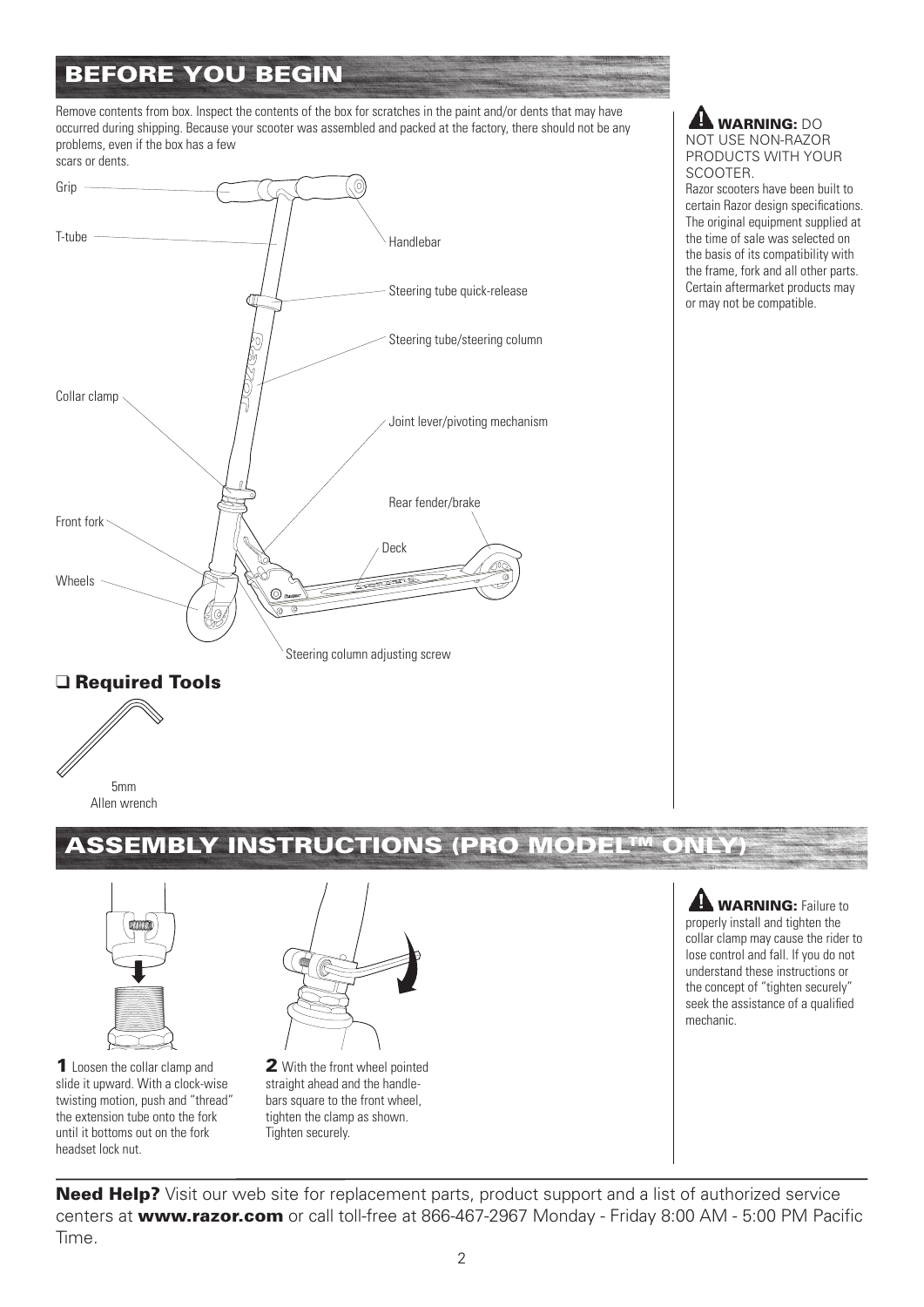# SET UP AND USAGE INSTRUCTIONS (ALL SCOOTERS

#### $\Box$  Unfolding the scooter for first time use.



1 Insert and secure the left and right handlebars by pressing the spring-loaded buttons and inserting them into the T-tube.



**2** Make certain **BOTH** handlebars **3** To release the folding the holes on the T-tube. are properly locked onto the T-bar.



3 To release the folding mechanism, put one foot on the deck plate and push joint release lever down. Raise handlebars up until securely locked in the upright position.



**A WARNING:** Keep your fingers clear of the pivoting mechanism when folding or unfolding the scooter. Make sure others are standing clear.

**A WARNING:** Failure to properly secure the quick-release lever may cause the T-tube to telescope up or down while riding which may cause you to lose

control and fall.



**Note:** The Joint lever is springloaded and will automatically lock in the upright position when fully upright.



4 To adjust the height of the handlebars, open the quick-release lever and slide the T-bar to the desired position and resecure the quick release lever to lock into place. If the T-bar is raised to the maximum height, depress the push button located directly below the quick release lever to lower the T-bar.



**Note:** The tension of the quickrelease lever can be adjusted by tightening or loosening the allen bolt. Be careful not to over-tighten. You should always be able to open and close the quick-release lever by hand and the T-tube should slide freely with the quick-release open.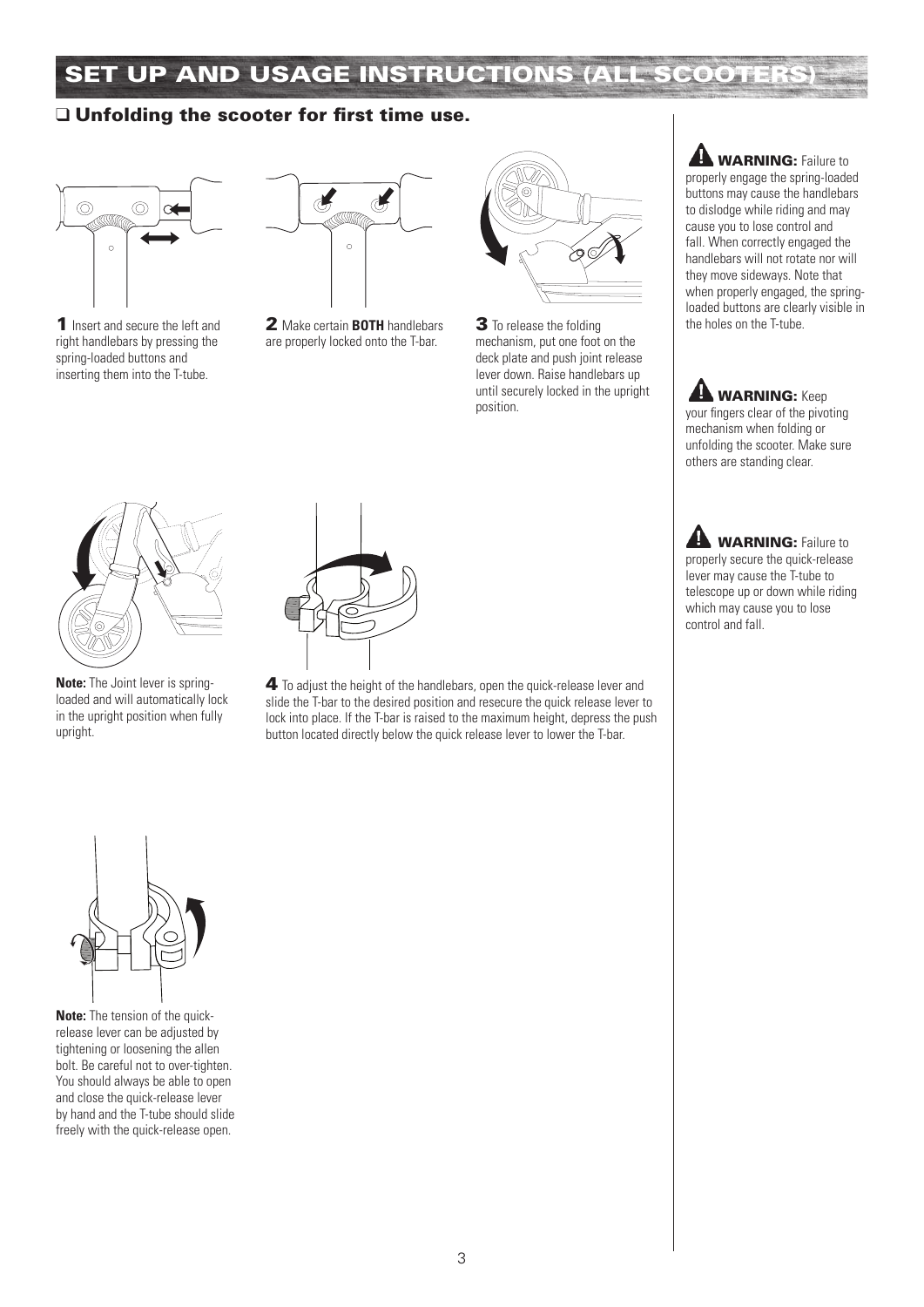# Check before riding

### q Collar Clamp



Using a 5mm allen wrench, check that the collar clamp bolt is tightened securely. This item is tightened and quality inspected at the factory, but there is a slight chance that the effects of shipping or handling may have caused this bolt to loosen.

### □ Baseboard/Steering Column Adjusting Screw



Using a 3mm allen wrench and with the scooter in the upright and locked position, adjust the set screw at the baseboard until there is no free-play between the baseboard and the steering column. Be careful not to over-tighten this screw as it needs only be snug against the steering column. Verify the adjustment by releasing the steering column from the locked position and folding the scooter. The locking lever should not bind and the folding movement should be smooth. The spring-loaded mechanism should automatically lock and be fully seated in the upright position.

## $\Box$  Wheels and Bearings

Under normal circumstances and conditions, Razor wheels and wheel bearings are maintenance free. Nonetheless, it is the responsibility of the owner or guardian to periodically inspect the wheels for wear and tear, the axle for proper tightness and bearings for side-to-side play and loose parts. When a wheel or wheel bearing develops play, this is an indication of excess wear and replacement is necessary. Replace immediately with only genuine Razor wheels. Worn wheels/bearings are considered normal wear-and-tear and are not covered by the Razor Warranty. Wheels other than genuine Razor wheels may not be compatible with your Razor scooter. The use of anything other than genuine Razor replacement parts may affect your safety and will void your warranty.

## □ Cleaning Your Scooter

Wipe with a damp cloth to remove dirt and dust. Do not use industrial cleaners or solvents as they may damage the surfaces. Do not use alcohol, alcohol-based or ammonia-based cleaners as they may damage or dissolve the plastic components or soften the decals or decal adhesive.

## $\Box$  How to Ride

Place one foot on the baseboard, push forward with the other foot. Steer. For enhanced cornering, lean slightly into the direction of the turn. For controlled stops, apply the brake by stepping on the rear fender/brake. Razor recommends that you practice applying the brake at various speeds and in an open area free from obstructions before riding your Razor around others.

**Need Help?** Visit our web site for replacement parts, product support and a list of authorized service centers at **www.razor.com** or call toll-free at 866-467-2967 Monday - Friday 8:00 AM - 5:00 PM Pacific Time.

**A WARNING:** Failure to properly secure the quick-release lever may cause the T-tube to telescope up or down while riding which may cause you to lose control and fall.

**LA WARNING:** Keep your fingers clear of the pivoting mechanism when folding or unfolding the scooter.

**AN WARNING: Wheelies** and other stunt-type riding reduces your ability to maneuver and control your scooter. Take the necessary precautions, such as wearing appropriate protective gear and practice in a area safe for stunt riding and free from obstructions.